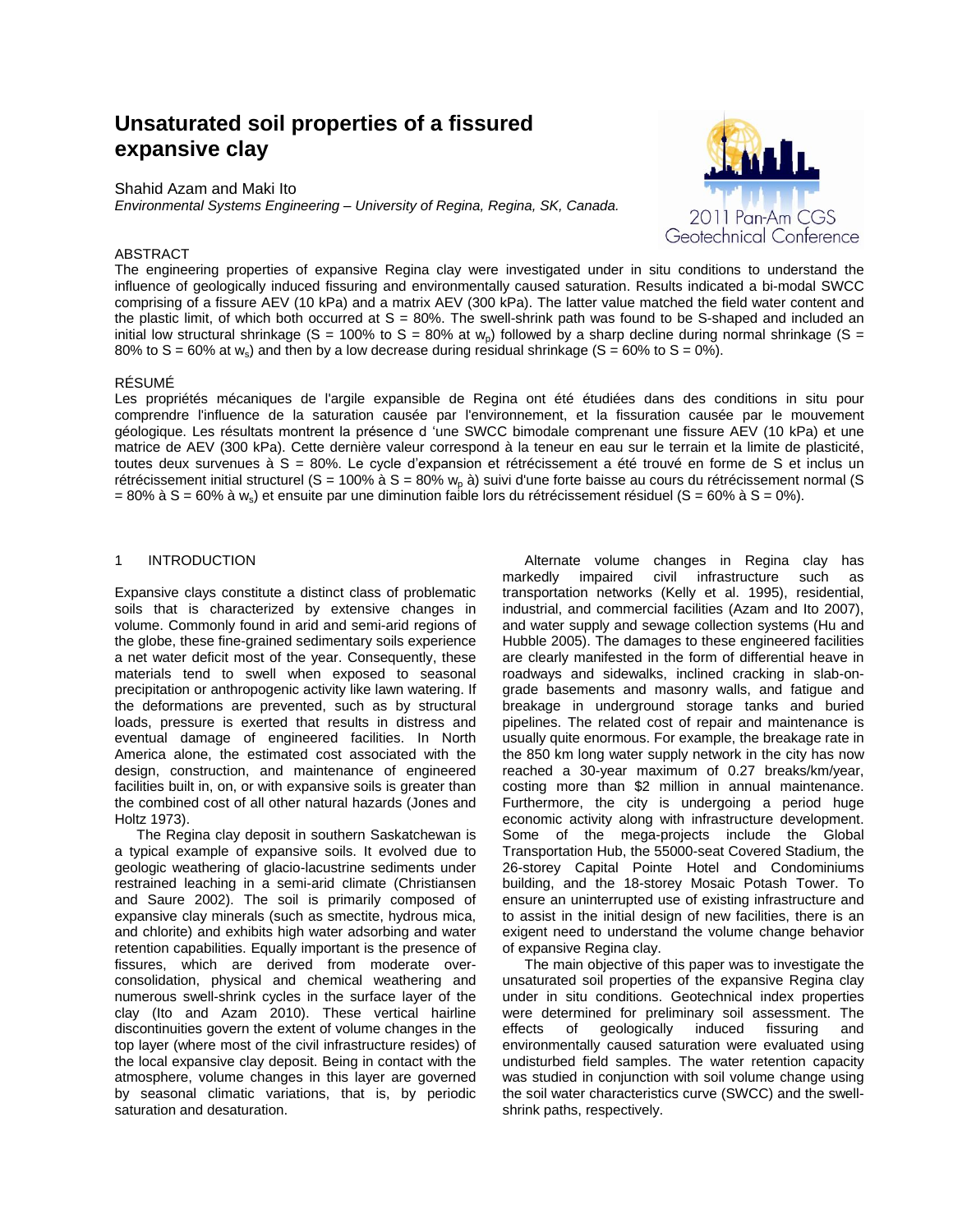# 2 RESEARCH METHODOLOGY

# 2.1 Site Conditions

The soil represented an extensive deposit of the glaciolacustrine clay in Regina. At the sampling site, the surface layer appeared desiccated in the month of September when the soil is usually unsaturated due to the preceding summer. A visual survey of the exposed cutting showed the presence of fissures with dimensions of 1 mm to 2 mm width and 50 mm to 100 mm height. With inconsistent lateral spacing, these soil discontinuities were more numerous at the top and gradually reduced over the 1.5 m cut depth. Further, the fissures were primarily vertical in nature but exhibited some variation in the dip angles with respect to the horizontal.

# 2.2 Sample Collection

High quality undisturbed samples were obtained using the ASTM Standard Practice for Thin-Walled Tube Sampling of Soils for Geotechnical Purposes (D1587-08). To preserve the field water saturation, the samples were wrapped with plastic sheets and coated with molten wax in accordance with the ASTM Standard Practice for Preserving and Transporting Rock Core Samples (D5079- 08). All of the samples were carefully transported to the Geotechnical Testing Laboratory at the University of Regina and stored at 24 $\degree$ C in a humidity chamber (RH  $\approx$ 95%).

# 2.3 Geotechnical Index Properties

The geotechnical index properties were determined for preliminary soil assessment according to the ASTM test methods as follows: (a) field water content (w) by the Standard Test Methods for Laboratory Determination of Water (Moisture) Content of Soil and Rock by Mass (D2216-05); (b) field dry unit weight  $(y_d)$  by the Standard Test Method for Density of Soil in Place by the Drive-Cylinder Method (D2937-10); (c) specific gravity  $(G_s)$  by the Standard Test Methods for Specific Gravity of Soil Solids by Water Pycnometer (D854-10); (d) liquid limit (w<sub>i</sub>), plastic limit (w<sub>p</sub>) and plasticity index (l<sub>p</sub>) by the Standard Test Methods for Liquid Limit, Plastic Limit, and Plasticity Index of Soils (D4318-10); (e) shrinkage limit (ws) by the Standard Test Method for Shrinkage Factors of Soils by the Wax Method (D4943-08); and (f) clay size fraction (material finer than 0.002 mm) by the Standard Test Method for Particle-Size Analysis of Soils (D422- 63(2007)).

# 2.4 Soil Water Characteristic Curve

The SWCC was determined in accordance with the ASTM Standard Test Methods for Determination of the Soil Water Characteristic Curve for Desorption Using a Hanging Column, Pressure Extractor, Chilled Mirror Hygrometer, and/or Centrifuge (D6836-02(2008)e2). The undisturbed core sample (from 0.6 m to 1.2 m depth) was sliced to about 10 mm thickness to obtain duplicate specimens and their initial gravimetric water content was

determined. Predetermined suction values (10 kPa, 30 kPa, 100 kPa, 200 kPa, 300 kPa, 400 kPa, 500 kPa, 2000 kPa, and 6000 kPa) were applied using pressure plate/membrane extractors manufactured by Soil Moisture Equipment Corp. These included the following: (a) a 5 bar pressure plate extractor (Model 1600) along with a 0.5 bar porous plate (0675 Series) for 10 kPa and 30 kPa suction, a 3 bar porous plate (0675 Series) for 100 kPa and 200 kPa suction; (b) a 15 bar pressure plate extractor (Model 1500F1) and a 5 bar porous plate (0675 Series) for 300 kPa, 400 kPa, and 500 kPa suction; and (c) a 100 bar pressure membrane extractor (Model 1020) and a cellulose membrane (1041D21) for 2000 kPa and 6000 kPa suction. The porous plates were gradually submerged in a tray filled with distilled and de-aired water for 24 hours to ensure that no gas bubbles appear in the plates. Likewise, the cellulose membranes were saturated with the same quality water in the pressure extractor vessel for 24 hours. Thereafter, the specimens along with the retaining ring were placed on their respective porous plate or cellulose membrane and allowed to saturate in water. Next, the excess water was removed and each porous plate or membrane was placed in the designated pressure plate extractors. For each suction value, the expelled water from the samples was periodically monitored in a graduated burette. When two consecutive readings over a 24 hour period were found to be close, the application of suction was terminated and the water content of the samples was immediately determined. The volumetric water content  $(\theta = w \gamma_d / \gamma_w)$  was plotted as a function of the applied suction to obtain the SWCC.

# 2.5 Swell-shrink Path

The swell-shrink test was conducted in accordance with the ASTM Standard Test Method for Shrinkage Factors of Soils by the Wax Method (D4943-08). To obtain the void ratio, the volume of soil specimens was determined using the water displacement method. Each specimen was coated with molten microcrystalline wax ( $G_s = 0.91$ ) and allowed to cool down at room temperature. After wax solidification, the sample was submerged in a 250 ml graduated cylinder that was filled with distilled water. The water height in the cylinder was carefully recorded using a Vernier caliper before and after sample submersion in the cylinder. A graduated syringe was used to remove the increased amount of water displaced by the sample thereby bringing the water height back to the initial reading. The displaced water mass was determined by weighing the graduated syringe before and after water filling and recording the difference. This quantity was readily converted to water volume representing the volume of the wax-coated soil. The volume of soil was obtained from the difference of volume of the wax coated sample and the volume of wax (mass/0.91). A 7.4% correction was applied to account for the underestimation due to air entrapment at soil-wax interface in this method, as suggested by Prakash et al. (2008). The mass of the sample was also determined to estimate the bulk unit weight of the soil. Using basic phase relationships, the void ratio was determined from a knowledge of the bulk unit weight of the soil.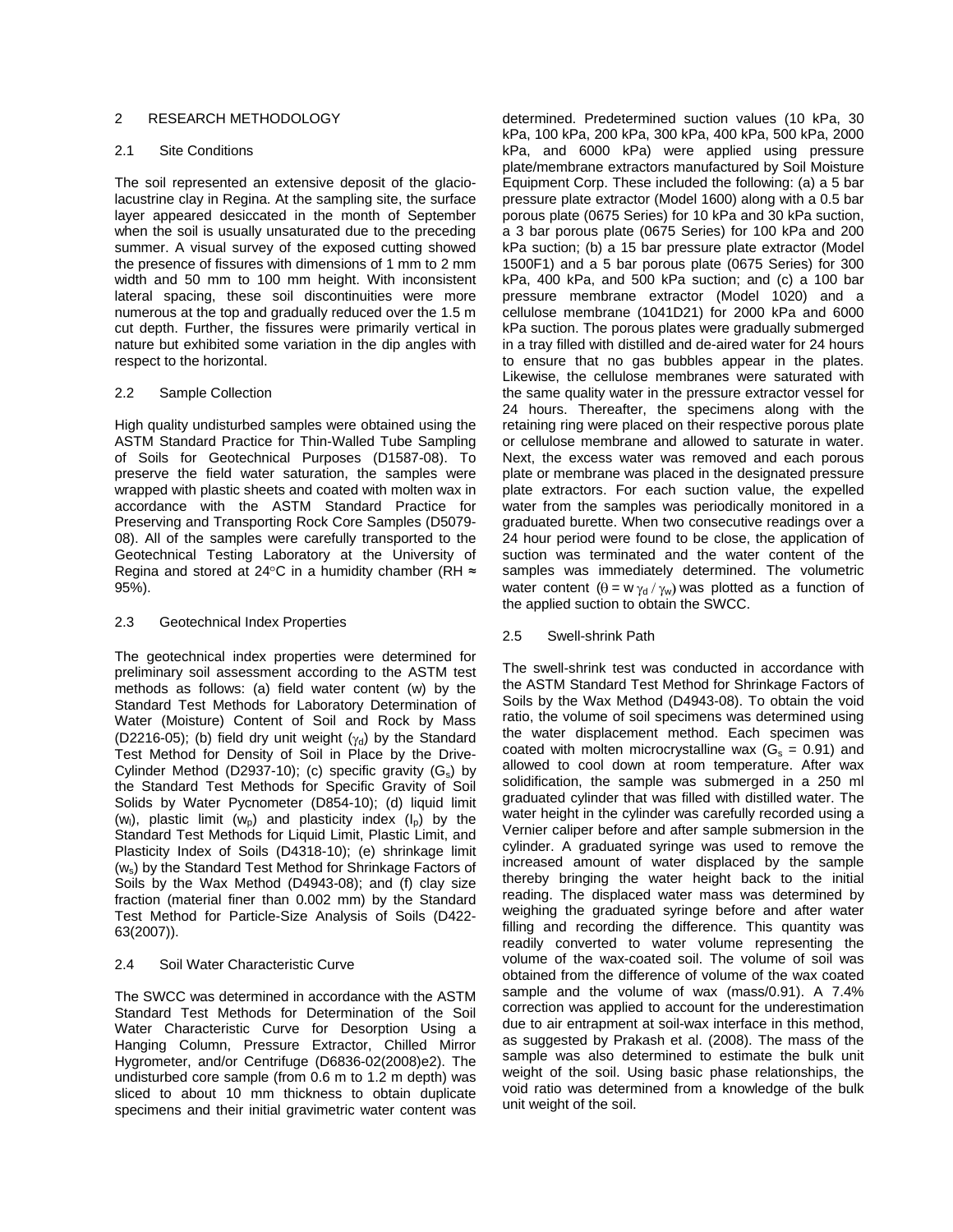# 3 RESULTS AND DISCUSSIONS

#### 3.1 Geotechnical Index Properties

Table 1 summarizes the geotechnical index properties of the fissured expansive clay. The gravimetric field water content (w<sub>f</sub>) and the dry unit weight ( $\gamma$ <sub>d</sub>) were found to be 31.2% and 13.4  $kN/m^3$ , respectively. From the measured specific gravity ( $G_s = 2.75$ ) and the degree of saturation  $(S_f = 84\%)$ , the field void ratio (e<sub>f</sub>) was calculated to be 1.0. The surface layer of the soil is highly affected by seasonal variations in water availability (snow melt in spring and precipitation in summer) and water deficiency (low rainfall and freezing in fall and winter). In the month of September when the samples were collected, indigenous soils generally experience a net water deficit given the semi-arid climate prevalent in the region. The high liquid limit ( $w_1$  = 83%) and plastic limit ( $w_0$  = 30%) along with a low shrinkage limit ( $w_s = 15\%$ ) suggest the high water absorbing and retaining capabilities of the clay. These features are attributed to the geologic origin of the soil that is primarily composed of expansive clay minerals such as smectite, illite, and chlorite (Ito and Azam 2009).

Table 1. Summary of geotechnical index properties

| Property                                               | Value |
|--------------------------------------------------------|-------|
| Field Water Content, $w_f$ (%)                         | 31.2  |
| Field Dry Unit Weight, $\gamma_d$ (kN/m <sup>2</sup> ) | 13.4  |
| Specific Gravity, G <sub>s</sub>                       | 2.75  |
| Field Void Ratio, e <sub>f</sub> *                     | 1.0   |
| Field Degree of Saturation, $S_f$ (%) <sup>†</sup>     | 84    |
| Liquid Limit, w <sub>1</sub> (%)                       | 82.8  |
| Plastic Limit, $W_p$ (%)                               | 30.1  |
| Plasticity Index, $I_p$ (%)                            | 52.7  |
| Shrinkage Limit, w <sub>s</sub> (%)                    | 15    |
| $-0.002$ mm, C $(%)$                                   | 66    |
| Activity, $A = I_D / C$                                | 0.8   |
| * $e = (Gs \gamma_w / \gamma_d) -1$                    |       |

 $\dagger$  S = w Gs / e



Figure 1. Grain size distribution curve

Figure 1 gives the grain size distribution (GSD) curve for the expansive clay using combined sieve and hydrometer analyses. About 99% of the grains were found to be smaller than 0.075 mm and the clay size fraction (material finer than 0.002 mm) measured 66%. Using the plasticity index ( $I_p = 53\%$ ), the activity (A) of the soil was found to be 0.8, a value associated with moderate swelling capability. Based on the Unified Soil Classification System (USCS), the fine-grained soil was classified as CH (clay with high plasticity).

#### 3.2 Soil Water Characteristic Curve

The soil water characteristic curve is defined as the relationship between volumetric water content  $(\theta)$  and matric suction. This curve describes important features of soils when their saturation state is altered. Soils can remain fully saturated despite an increasing suction. The air entry value  $(\psi_a)$  is defined as the suction value at which the intrusion of air into bigger pore spaces commences under the action of capillarity. After passing the air entry value, soils continuously lose the capillary water with increasing suction until they reach the residual state. The remaining adsorbed water (that is electrochemically attached to the clay particles) is difficult to force out by the application of suction. The suction required to completely desiccate a soil equals 1,000,000 kPa. The entire curve can be considered to comprise of three straight-line parts: a horizontal line from saturation to the air entry value; a steep downward slope from the air entry value to the residual state; and a flat downward slop from the residual state to completely dry state. The shape of the curve is primarily affected by the following soil properties: (a) grain size distribution that influences pore connectivity and tortuousity; (b) dry unit weight that is related to the total void space in a soil; (c) clay mineral types and amounts that dictate the amount of adsorbed water; and (d) soil microstructure that governs pore characteristics especially in clays.

Figure 2 gives the SWCC of the investigated expansive clay. The estimated curve was obtained using the geotechnical index properties (w,  $G_s$ , and  $\gamma_d$ ) along with the best fit of the measured grain size distribution data (Fredlund et al. 2002). The measured grain size distribution data were fitted according to the unimodal equation given by Fredlund et al. (2000). The computer software of SoilVision Systems Inc. was used for SWCC estimation. Based on a physico-empirical approach, the software divided the GSD into uniform particle sizes, each size assigned an individual SWCC from the database of measured SWCC, and all summed to develop the entire curve.

The estimated SWCC followed the typical theoretical trend described above. The full saturation volumetric water content equalling 0.52 remained constant up to the air entry value of 300 kPa. Desaturation occurred at an increased rate between the air entry value and the residual suction of 70000 kPa (at a volumetric water content of 0.1). The curve finally joined the abscissa at 1,000,000 kPa under completely dry soil conditions. The slope of the final portion of the estimated SWCC was found to be much flatter than the middle part.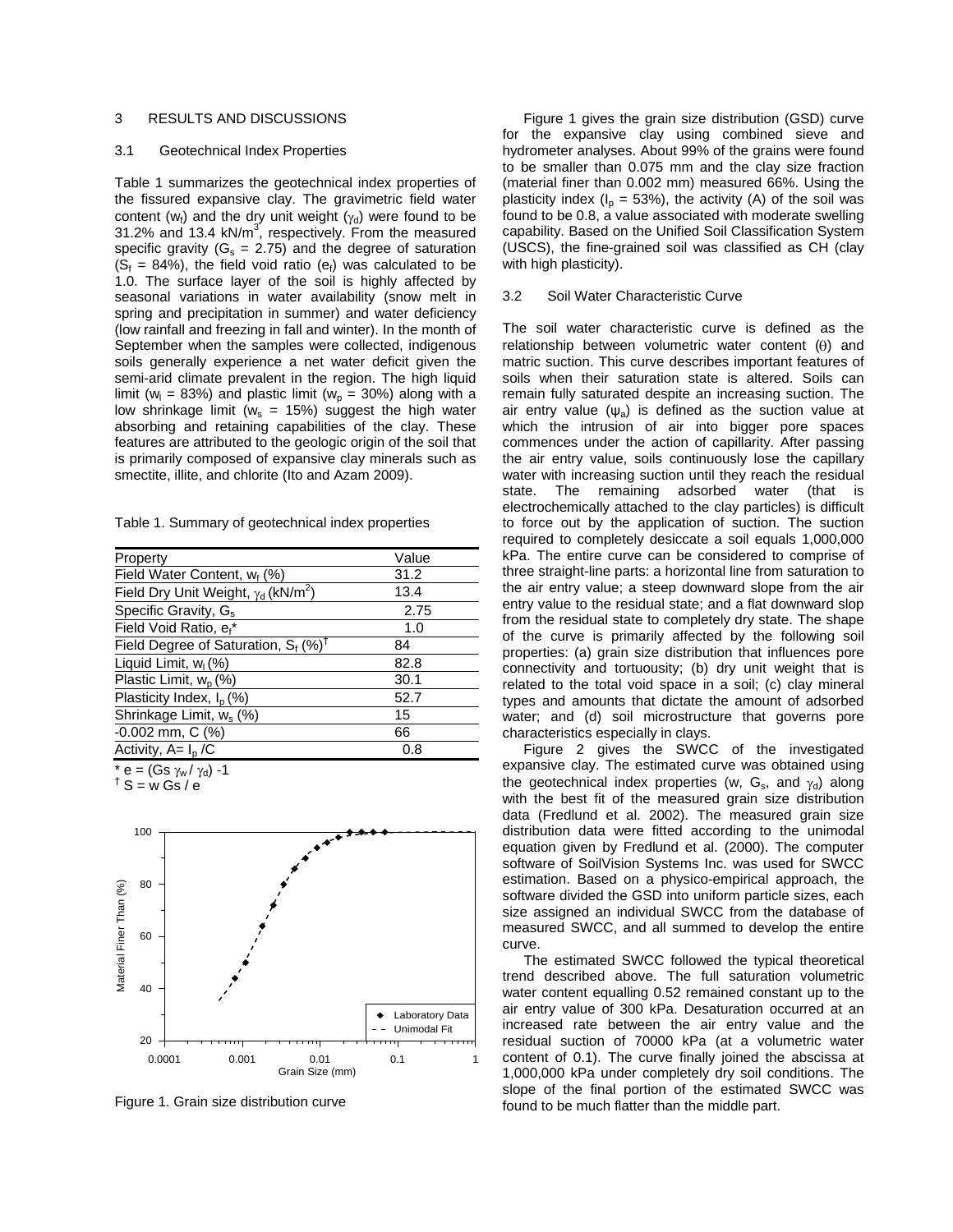

Figure 2. Soil water characteristic curve

The laboratory data for the expansive clay exhibited deviations from the estimated SWCC. The data generally shifted downward because of variations in pore size distribution. The undisturbed geological sample was primarily flocculated in contrast to a dispersed sample for grain size distribution: dispersion was ensured using sodium hexametaphosphate. The corresponding larger pores for the former sample were easy to dewater because of reduced capillarity. This resulted in a higher reduction in volumetric water content at the same matric suction. More importantly, the data fitted quite well to a bimodal distribution with two air entry values: a lower value (10 kPa) corresponding to drainage through fissures followed by a higher value (300 kPa) associated with seepage through the soil matrix. Fissures in the local expansive clay are derived from over-consolidation, weathering and swell-shrink cycles (Ito and Azam 2010). When the undisturbed samples were gradually desatuarted, air first entered into the fissures at low suction. Azam and Wilson (2006) reported that upon wetting fissures in expansive soils are generally filled because of lateral swelling. However, periodic swelling and shrinkage render these discontinuities to have much lower tensile strengths than the soil aggregates. This led to a quick drainage through these paths of least resistance to water flow. Subsequent application of suction also affected the soil aggregates and eventually forced air to enter into the pore system of the soil matrix. This matrix AEV is similar to that obtained from GSD estimation because water movement through an aggregate is affected by the arrangement of individual particles.

Whereas the observed SWCC data could be fitted as a unimodal curve, the bimodal fit was found to better capture the observed soil fissuring in the undisturbed field samples of the clay. As mentioned before, fissures in the local expansive clay are derived from over-consolidation, geologic weathering and swell-shrink cycles. Similarly as stated earlier, the hairline discontinuities were found to be more numerous at the ground surface where the low confining pressures allowed the soils to crack at relatively low suction values and gradually closed with depth due to an increasing confining pressure.

#### 3.3 Swell-shrink Path

Figure 3 shows the swell-shrink path for the investigated expansive clay. Theoretical lines representing various saturation degrees were obtained from basic phase relationship and using  $G_s = 2.75$ . Field samples were first wetted to achieve complete saturation from an initially unsaturated state and subsequently desatuarted by applying different suction values in a pressure plate extractor. The void ratio and water content of each sample was determined as described earlier in this paper.



Figure 3. Swell-shrink path

The data depicted in Figure 3 indicate an S-shaped curve representing the progressive drying (from  $e = 1.13$ ) to  $e = 0.53$ ) of the undisturbed soil. The curve comprises of an initial low structural shrinkage followed by a sharp decline during normal shrinkage and then by a low decrease during residual shrinkage (Haines 1923). During structural shrinkage, some of the larger and relatively stable voids (fissures) are emptied such that the decrease in soil volume is less than the volume of water lost. Volume decrease in soil is equal to the volume of water lost during normal shrinkage thereby leading to a  $45^\circ$ straight line parallel to the 100% saturation line and suggesting that drainage is through the soil matrix. During residual shrinkage, air enters the pores close to the shrinkage limit and pulls the particles together due to suction. This leads to a further decrease in soil volume albeit lower than the volume of water lost. The structural shrinkage portion of the curve correlated well with Shuai (1996) data who used compacted Regina clay samples with similar initial conditions ( $w = 26\%$  and  $e = 0.97$ ).

Studying the swell-shrink path (Figure 3) in conjunction with Table 1 indicated that the various shrinkage stages correlate well with the consistency limits as follows: (i) structural shrinkage from the  $S = 100\%$  line to the plastic limit; (ii) normal shrinkage from the plastic limit to the shrinkage limit; and (iii) residual shrinkage from the shrinkage limit to complete desiccation. The central linear portion of the swell-shrink curve representing only 20% change in saturation  $(S = 80\% \text{ to } S = 60\%)$  is associated with bulk of volume changes in the investigated clay.